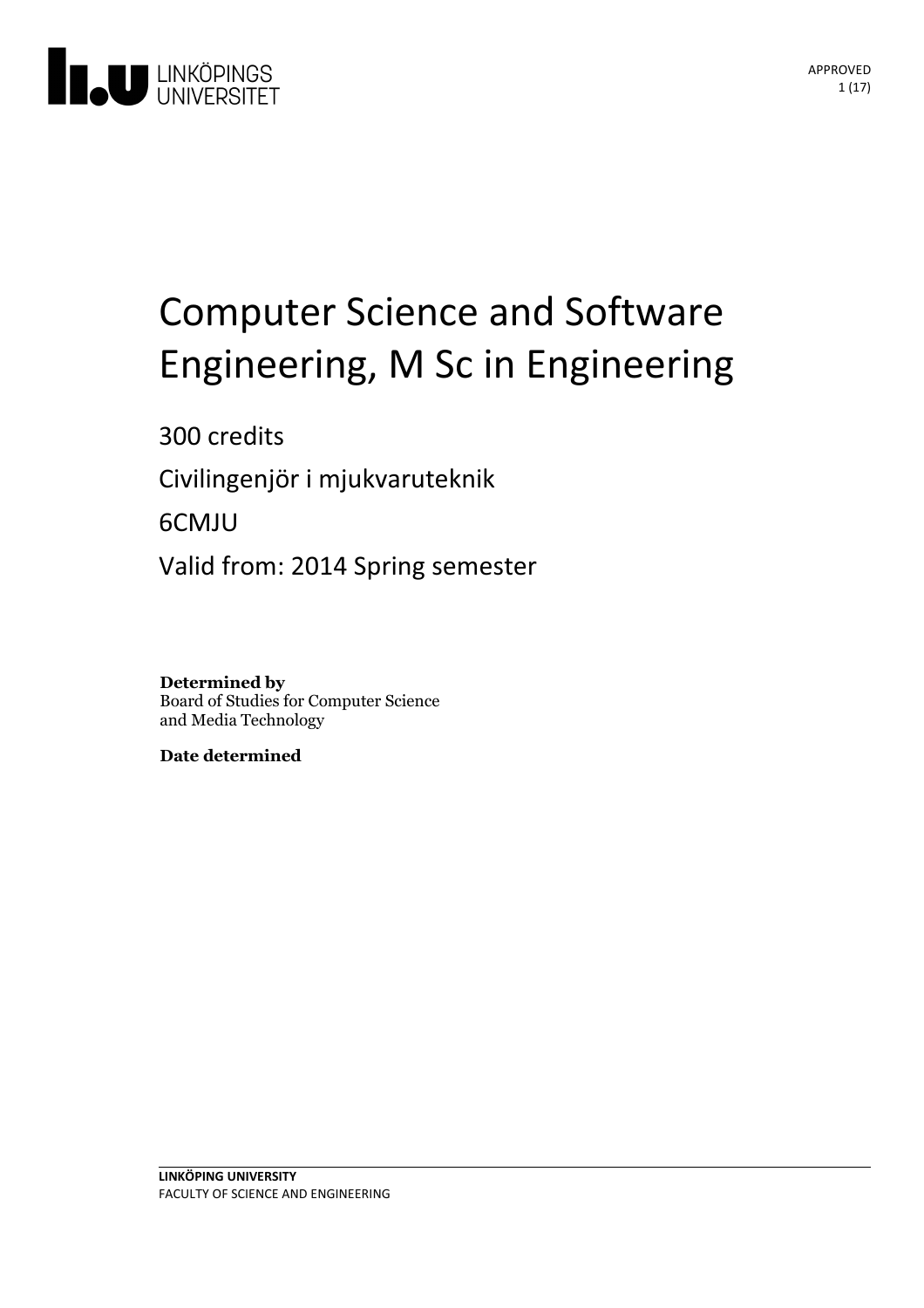## Entry requirements

## Degree in Swedish

Civilingenjör 300 hp och Teknologie master 120 hp

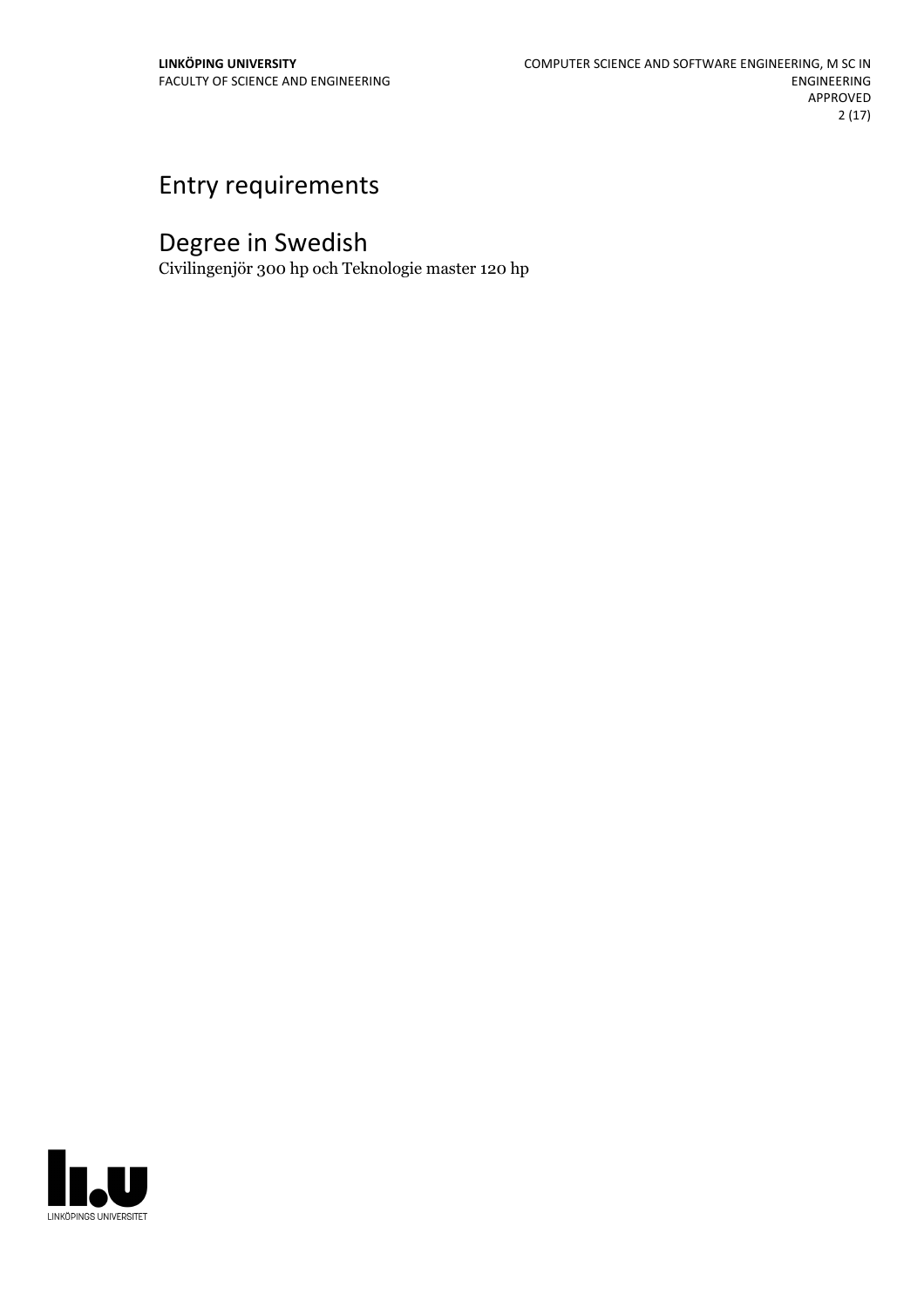## **Curriculum**

### **Semester 6 (Spring 2017)**

| Course<br>code | Course name                             | <b>Credits</b> | Level            | <b>Timetable</b><br>module | <b>ECV</b> |
|----------------|-----------------------------------------|----------------|------------------|----------------------------|------------|
| Period 1       |                                         |                |                  |                            |            |
| TDDD79         | Professionalism for Engineers, part 2   | $1^*$          | G1X              |                            |            |
| TDDD96         | Software Engineering - Bachelor Project | $15*$          | G2X              | 2/3                        | C          |
| TSKS21         | Signals, Information and Images         | 8              | G2X              | 1                          |            |
| TSRT04         | Introduction in Matlab                  | 2              | G1X              | 2                          | F          |
| Period 2       |                                         |                |                  |                            |            |
| TDDD79         | Professionalism for Engineers, part 2   | $1*$           | G1X              |                            |            |
| TDDD96         | Software Engineering - Bachelor Project | $15*$          | G2X              | 2/4                        | C          |
| TSRT19         | Automatic Control                       | 6              | G <sub>2</sub> X | 1                          |            |

## **Semester 7 (Autumn 2017)**

| Course<br>code | Course name                                                   | <b>Credits</b> | Level | <b>Timetable</b><br>module | <b>ECV</b> |
|----------------|---------------------------------------------------------------|----------------|-------|----------------------------|------------|
| Period 1       |                                                               |                |       |                            |            |
| TAOP33         | Combinatorial Optimization, Introductory<br>Course            | 4              | G2X   | $\overline{2}$             | C/E        |
| TANA21         | <b>Scientific Computing</b>                                   | 6              | G1X   | 3                          | E          |
| TATA55         | Abstract Algebra                                              | $6*$           | G2X   | 3                          | E          |
| TBME04         | Anatomy and Physiology                                        | 6              | G2X   | 3                          | E          |
| <b>TBMI19</b>  | <b>Medical Information Systems</b>                            | $6*$           | A1X   | $\overline{2}$             | E          |
| TDDB84         | Design Patterns                                               | 6              | A1X   | 4                          | E          |
| TDDC34         | Technical, Economic and Societal Evaluation of<br>IT-products | 6              | A1X   | 3                          | E          |
| TDDD04         | <b>Software Testing</b>                                       | 6              | A1X   | $\overline{2}$             | E          |
| TDDD08         | Logic Programming                                             | 6              | A1X   | 4                          | F          |
| TDDD23         | Design and Programming of Computer Games                      | 6              | A1X   | $\overline{2}$             | E          |
| TDDD38         | Advanced Programming in C++                                   | $6*$           | A1X   | $\overline{2}$             | E          |
| TDDD43         | Advanced Data Models and Databases                            | $6*$           | A1X   | $\overline{2}$             | E          |
| TDDD53         | Advanced Interaction Design                                   | 6              | A1X   | 1                          | E          |

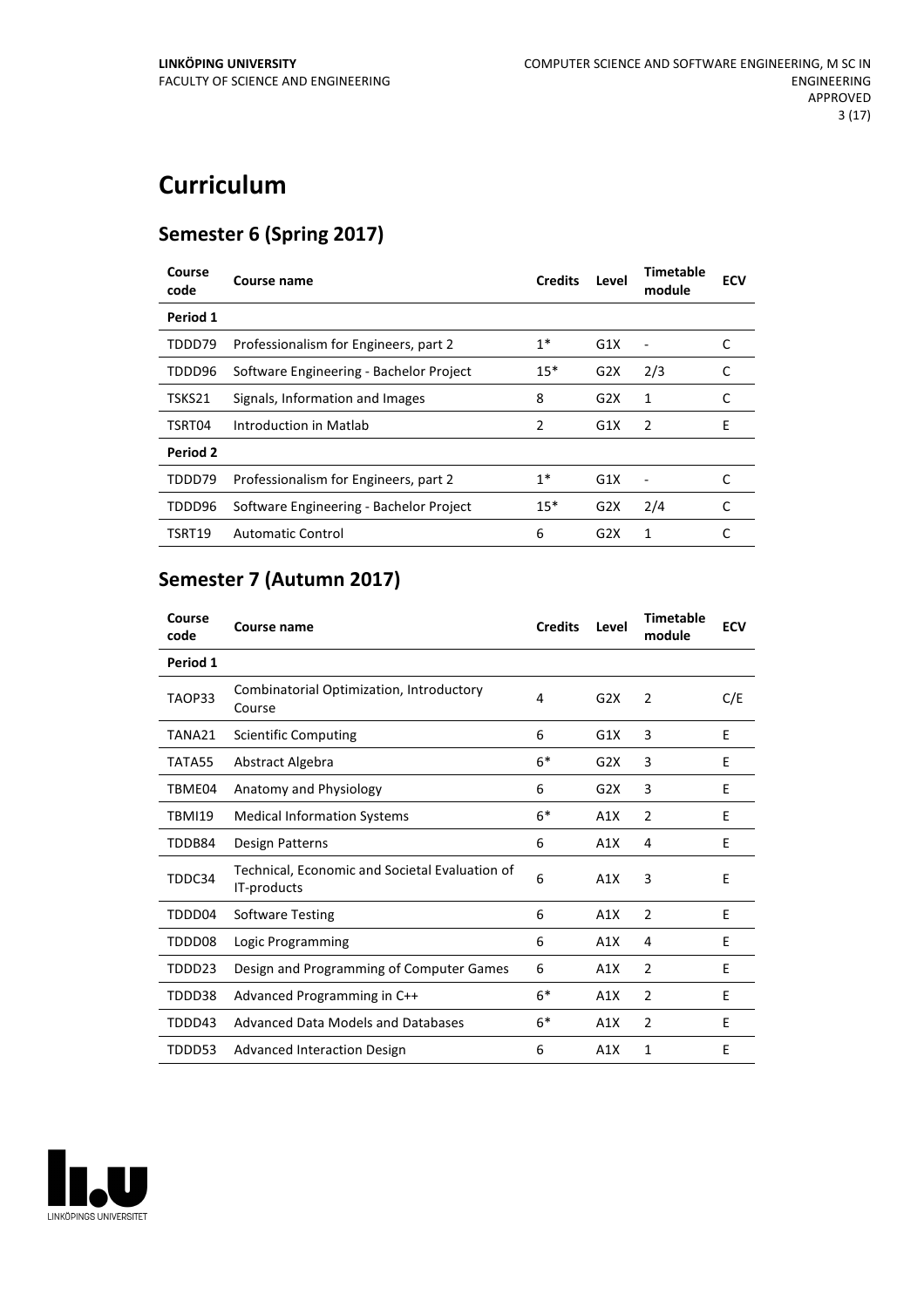| Course<br>code | Course name                                   | <b>Credits</b> | Level            | <b>Timetable</b><br>module | <b>ECV</b> |
|----------------|-----------------------------------------------|----------------|------------------|----------------------------|------------|
| TGTU91         | Oral and Written Communication                | 6              | G1X              | 2                          | E          |
| TSBB06         | <b>Multidimensional Signal Analysis</b>       | $6*$           | A1X              | $\overline{2}$             | E          |
| TSBB08         | <b>Digital Image Processing</b>               | 6              | A1X              | 4                          | E          |
| TSDT14         | Signal Theory                                 | 6              | A1X              | 1                          | E          |
| TSIT03         | Cryptology                                    | 6              | A1X              | $\overline{2}$             | E          |
| TSRT62         | Modelling and Simulation                      | 6              | A1X              | 3                          | E          |
| Period 2       |                                               |                |                  |                            |            |
| TANA09         | Numerical Algorithms in Computer Science      | 4              | G <sub>2</sub> X | $\mathbf{1}$               | E          |
| TATA55         | Abstract Algebra                              | $6*$           | G <sub>2</sub> X | 3                          | E          |
| <b>TBMI19</b>  | <b>Medical Information Systems</b>            | $6*$           | A1X              | 3                          | E          |
| TDDC73         | <b>Interaction Programming</b>                | 6              | G <sub>2</sub> X | $\mathbf{1}$               | E          |
| TDDD07         | Real Time Systems                             | 6              | A1X              | 4                          | E          |
| TDDD38         | Advanced Programming in C++                   | $6*$           | A1X              | $\frac{1}{2}$              | E          |
| TDDD43         | Advanced Data Models and Databases            | $6*$           | A1X              | 2                          | Е          |
| TDDD49         | Programming in C# and .NET Framework          | 4              | G <sub>2</sub> X | 3                          | E          |
| TDDE01         | <b>Machine Learning</b>                       | 6              | A1X              | $\mathbf{1}$               | E          |
| TDDE02         | Software Entrepreneurship                     | 6              | A1X              | 2                          | E          |
| TEAE01         | Industrial Economics, Basic Course            | 6              | G1X              | $\overline{2}$             | E          |
| TEIM03         | Intercultural Communication                   | 4              | G1X              | 4                          | E          |
| TGTU04         | Leadership                                    | 6              | G <sub>2</sub> X | $\overline{2}$             | E          |
| TGTU49         | History of Technology                         | 6              | G1X              | 3                          | E          |
| TKMJ24         | <b>Environmental Engineering</b>              | 6              | G1X              | $\ensuremath{\mathsf{3}}$  | E          |
| TSBB06         | Multidimensional Signal Analysis              | $6*$           | A1X              | 3                          | E          |
| TSKS11         | Networks: Models, Algorithms and Applications | 6              | G2X              | 3                          | E          |
| TSRT78         | <b>Digital Signal Processing</b>              | 6              | A1X              | $\overline{2}$             | E          |

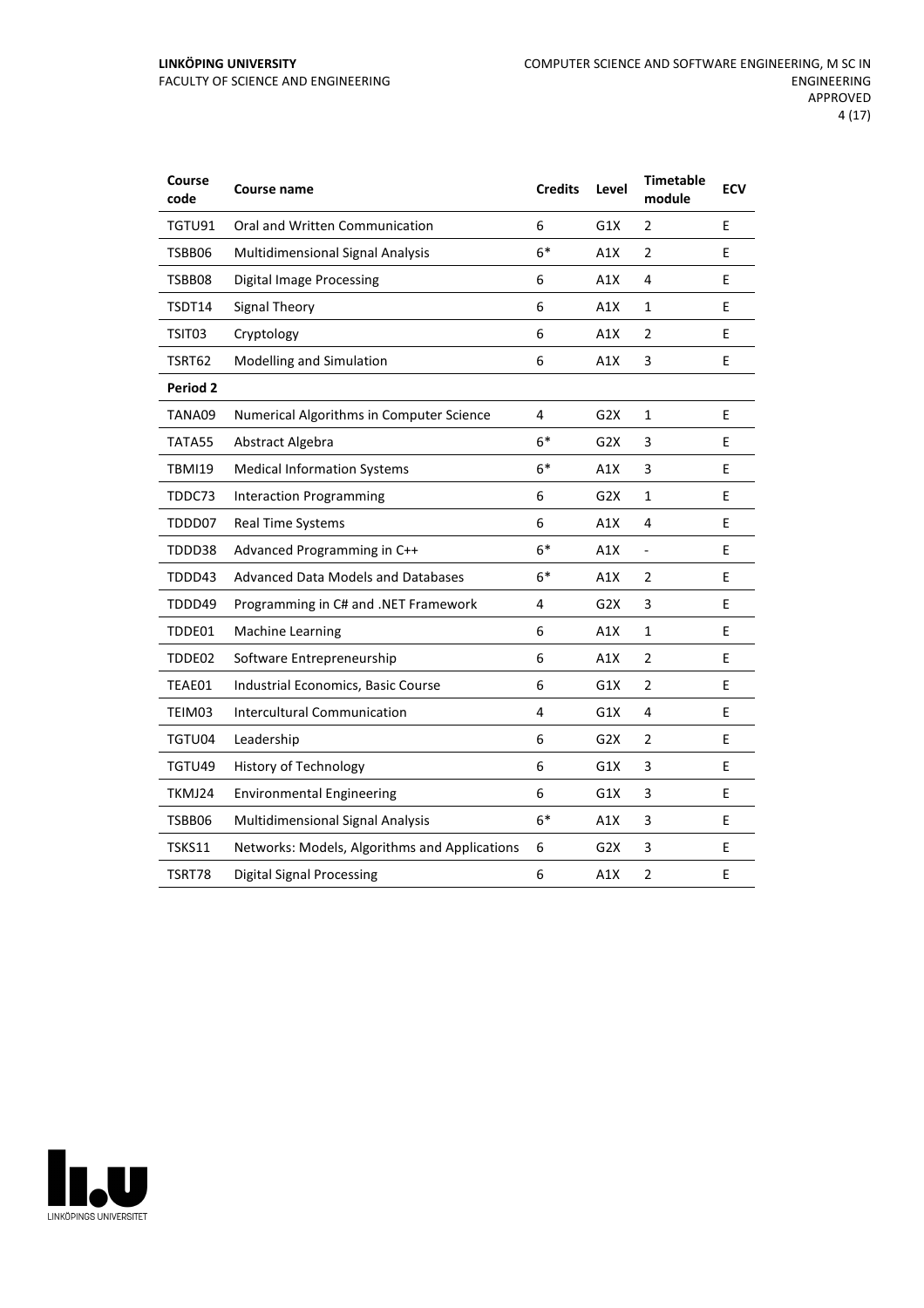| Course<br>code | Course name                             | <b>Credits</b> | Level | <b>Timetable</b><br>module | <b>ECV</b> |
|----------------|-----------------------------------------|----------------|-------|----------------------------|------------|
| Period 1       |                                         |                |       |                            |            |
| TDDC17         | Artificial Intelligence                 | 6              | G2X   | 3                          | C          |
| <b>TBMI19</b>  | <b>Medical Information Systems</b>      | $6*$           | A1X   | 2                          | E          |
| TDDD08         | Logic Programming                       | 6              | A1X   | 4                          | E          |
| TSBB06         | Multidimensional Signal Analysis        | $6*$           | A1X   | 2                          | E          |
| TSBB08         | Digital Image Processing                | 6              | A1X   | 4                          | E          |
| Period 2       |                                         |                |       |                            |            |
| TDDE01         | Machine Learning                        | 6              | A1X   | 1                          | C          |
| TBMI19         | <b>Medical Information Systems</b>      | $6*$           | A1X   | 3                          | E          |
| TSBB06         | <b>Multidimensional Signal Analysis</b> | $6*$           | A1X   | 3                          | E          |
| TSRT78         | Digital Signal Processing               | 6              | A1X   | $\overline{2}$             | Е          |

#### *Specialisation: AI and Machine Learning*

#### *Specialisation: Computer Games Programming*

| Course<br>code | Course name                              | <b>Credits</b> | Level | <b>Timetable</b><br>module | <b>ECV</b> |
|----------------|------------------------------------------|----------------|-------|----------------------------|------------|
| Period 1       |                                          |                |       |                            |            |
| TDDD23         | Design and Programming of Computer Games | 6              | A1X   | $\overline{2}$             |            |
| TDDC17         | Artificial Intelligence                  | 6              | G2X   | 3                          | F          |
| TDDD53         | Advanced Interaction Design              | 6              | A1X   | $\mathbf 1$                | F          |
| Period 2       |                                          |                |       |                            |            |
| TDDC73         | <b>Interaction Programming</b>           | 6              | G2X   | 1                          |            |
| TDDE02         | Software Entrepreneurship                | 6              | A1X   | $\overline{2}$             | F          |

#### *Specialisation: International Software Engineering*

| Course<br>code     | Course name                        | <b>Credits</b> | Level | Timetable<br>module | <b>ECV</b> |
|--------------------|------------------------------------|----------------|-------|---------------------|------------|
| Period 1           |                                    |                |       |                     |            |
| TDDD62             | Internship                         | $18*$          | A1X   |                     |            |
| TEAE01             | Industrial Economics, Basic Course | 6              | G1X   | $\overline{2}$      | C          |
| Period 2           |                                    |                |       |                     |            |
| TDDD62             | Internship                         | $18*$          | A1X   |                     |            |
| <b>TDEI19</b>      | Management Control                 | 6              | A1X   | $\overline{2}$      | E          |
| TSIT <sub>02</sub> | <b>Computer Security</b>           | 6              | G2X   | $\overline{2}$      | E          |

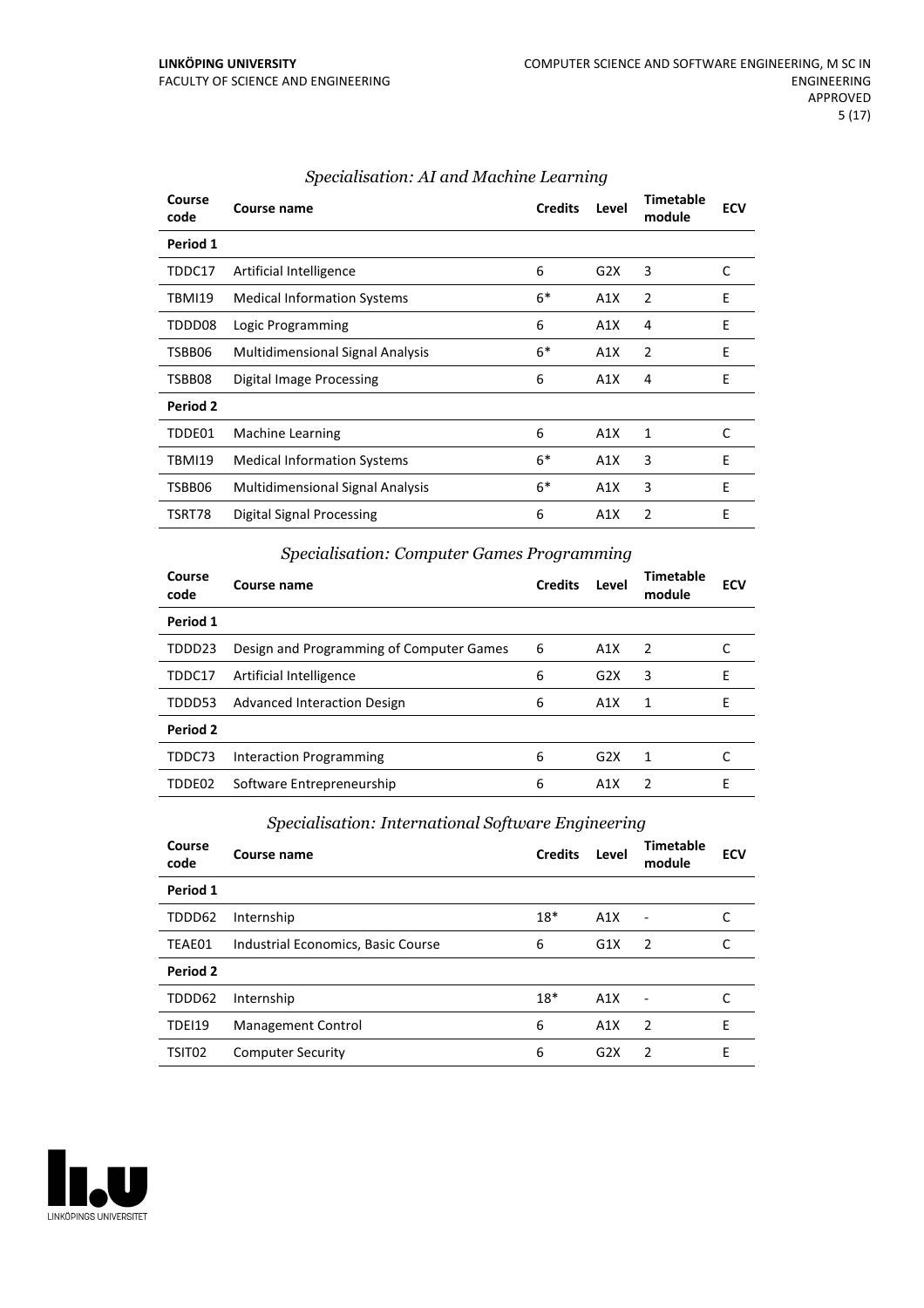| Course<br>code | Course name                                                   | <b>Credits</b> | Level            | <b>Timetable</b><br>module | <b>ECV</b> |
|----------------|---------------------------------------------------------------|----------------|------------------|----------------------------|------------|
| Period 1       |                                                               |                |                  |                            |            |
| TDDB84         | Design Patterns                                               | 6              | A1X              | 4                          | E          |
| TDDC34         | Technical, Economic and Societal Evaluation of<br>IT-products | 6              | A1X              | 3                          | E          |
| TDDD04         | <b>Software Testing</b>                                       | 6              | A1X              | $\overline{2}$             | E          |
| Period 2       |                                                               |                |                  |                            |            |
| TDDD37         | Database Technology                                           | 6              | G2X              | 1                          | E          |
| TDDE02         | Software Entrepreneurship                                     | 6              | A <sub>1</sub> X | 2                          | E          |

#### *Specialisation: Large Scale Software Engineering*

*Specialisation: Programming and Algorithms Specialization*

| Course<br>code | Course name                                   | <b>Credits</b> | Level | <b>Timetable</b><br>module | <b>ECV</b> |
|----------------|-----------------------------------------------|----------------|-------|----------------------------|------------|
| Period 1       |                                               |                |       |                            |            |
| TDDB84         | Design Patterns                               | 6              | A1X   | 4                          | E          |
| TDDC17         | Artificial Intelligence                       | 6              | G2X   | 3                          | E          |
| TDDD04         | Software Testing                              | 6              | A1X   | 2                          | E          |
| TDDD08         | Logic Programming                             | 6              | A1X   | 4                          | E          |
| TDDD38         | Advanced Programming in C++                   | $6*$           | A1X   | 2                          | E          |
| Period 2       |                                               |                |       |                            |            |
| TDDC90         | Software Security                             | 6              | A1X   | 1                          | E          |
| TDDD37         | Database Technology                           | 6              | G2X   | 1                          | E          |
| TDDD38         | Advanced Programming in C++                   | $6*$           | A1X   |                            | E          |
| TSIT02         | <b>Computer Security</b>                      | 6              | G2X   | $\overline{2}$             | E          |
| TSKS11         | Networks: Models, Algorithms and Applications | 6              | G2X   | 3                          | E          |

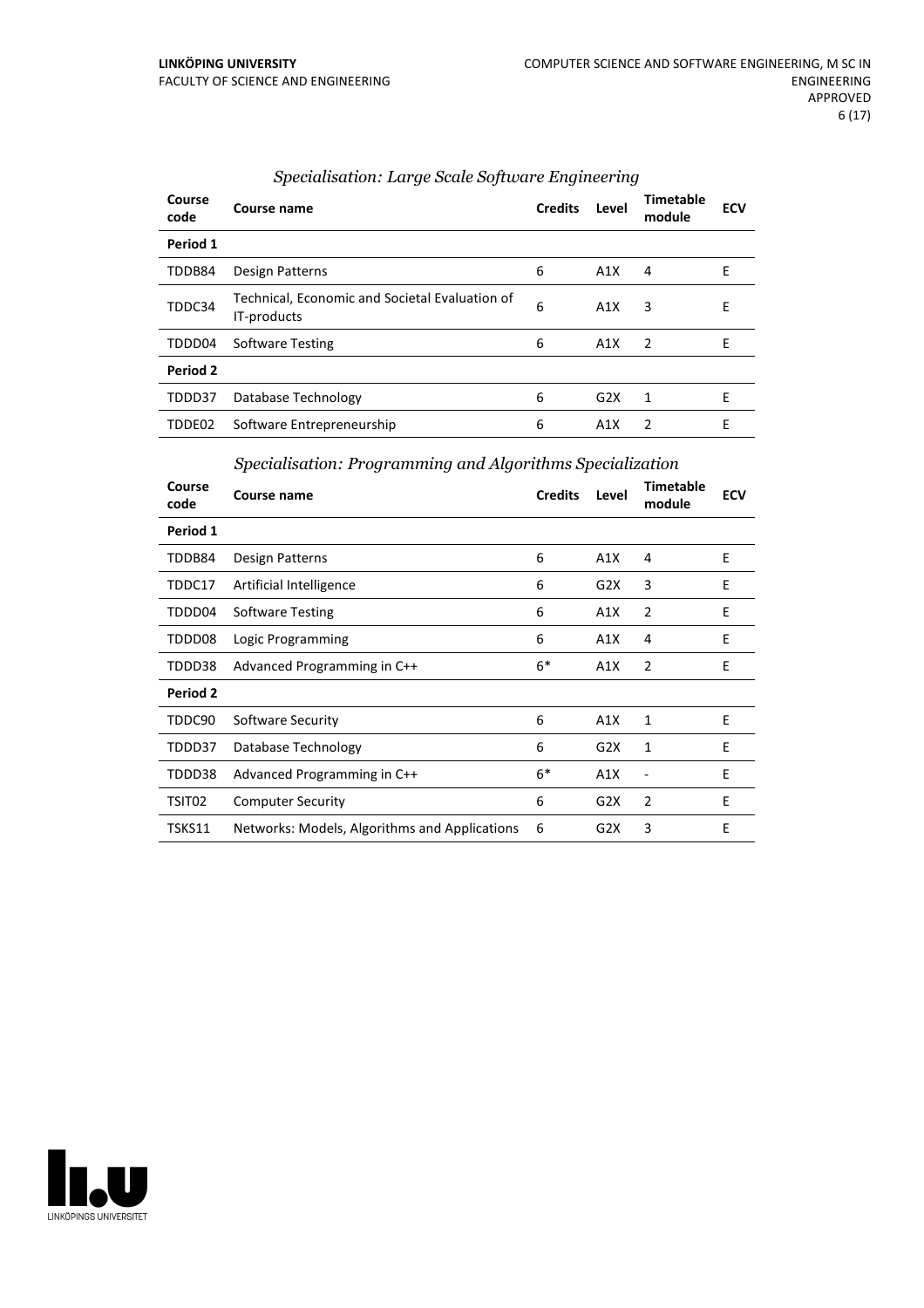**Course**

|             | Specialisation: Secure Systems |                |       |                     |            |  |
|-------------|--------------------------------|----------------|-------|---------------------|------------|--|
| Course name |                                | <b>Credits</b> | Level | Timetable<br>module | <b>ECV</b> |  |

| course<br>code | Course name                          | <b>Credits</b> | Level | Timetable<br>module | <b>ECV</b> |
|----------------|--------------------------------------|----------------|-------|---------------------|------------|
| Period 1       |                                      |                |       |                     |            |
| TDDB84         | Design Patterns                      | 6              | A1X   | 4                   | C          |
| TDDD38         | Advanced Programming in C++          | $6*$           | A1X   | $\overline{2}$      | E          |
| TDTS06         | <b>Computer Networks</b>             | 6              | G2X   | 1                   | E          |
| TSIT03         | Cryptology                           | 6              | A1X   | $\overline{2}$      | E          |
| Period 2       |                                      |                |       |                     |            |
| TDDC90         | Software Security                    | 6              | A1X   | $\mathbf{1}$        | C          |
| TSIT02         | <b>Computer Security</b>             | 6              | G2X   | $\overline{2}$      | C          |
| TDDD30         | <b>Advanced Software Engineering</b> | 6              | A1X   | 4                   | E          |
| TDDD37         | Database Technology                  | 6              | G2X   | 1                   | E          |
| TDDD38         | Advanced Programming in C++          | $6*$           | A1X   |                     | E          |
|                |                                      |                |       |                     |            |

## **Semester 8 (Spring 2018)**

| Course<br>code | <b>Course name</b>                                                                    | <b>Credits</b> | Level | <b>Timetable</b><br>module | <b>ECV</b> |
|----------------|---------------------------------------------------------------------------------------|----------------|-------|----------------------------|------------|
| Period 1       |                                                                                       |                |       |                            |            |
| TAOP07         | Introduction to Optimization                                                          | 6              | G1X   | 3                          | C/E        |
| TANA15         | Numerical Linear Algebra                                                              | 6              | A1X   | 1                          | E          |
| TATA53         | Linear Algebra, Honours Course                                                        | $6*$           | G2X   |                            | E          |
| TATA54         | Number Theory                                                                         | $6*$           | G2X   |                            | Е          |
| TATA64         | <b>Graph Theory</b>                                                                   | $6*$           | A1X   | 2                          | E          |
| <b>TBMI26</b>  | Neural Networks and Learning Systems                                                  | 6              | A1X   | $\overline{2}$             | E          |
| TDDA69         | Data and Program Structures                                                           | $6*$           | G2X   | 3                          | E          |
| TDDD17         | Information Security, Second Course                                                   | $6*$           | A1X   | 4                          | E          |
| TDDD20         | Design and Analysis of Algorithms                                                     | 6              | A1X   | 3                          | E          |
| TDDD25         | <b>Distributed Systems</b>                                                            | 6              | A1X   | 2                          | E          |
| TDDD38         | Advanced Programming in C++                                                           | $6*$           | A1X   | $\overline{2}$             | E          |
| TDDD41         | Data Mining - Clustering and Association<br>Analysis                                  | 6              | A1X   | 3                          | E          |
| TDDD57         | <b>Physical Interaction and Game Programming</b>                                      | 6              | A1X   | $\mathbf{1}$               | E          |
| TDDD75         | <b>Effect-Driven Development and Human-</b><br>Centered Design of Interactive Systems | 6              | G2X   | 3                          | Е          |

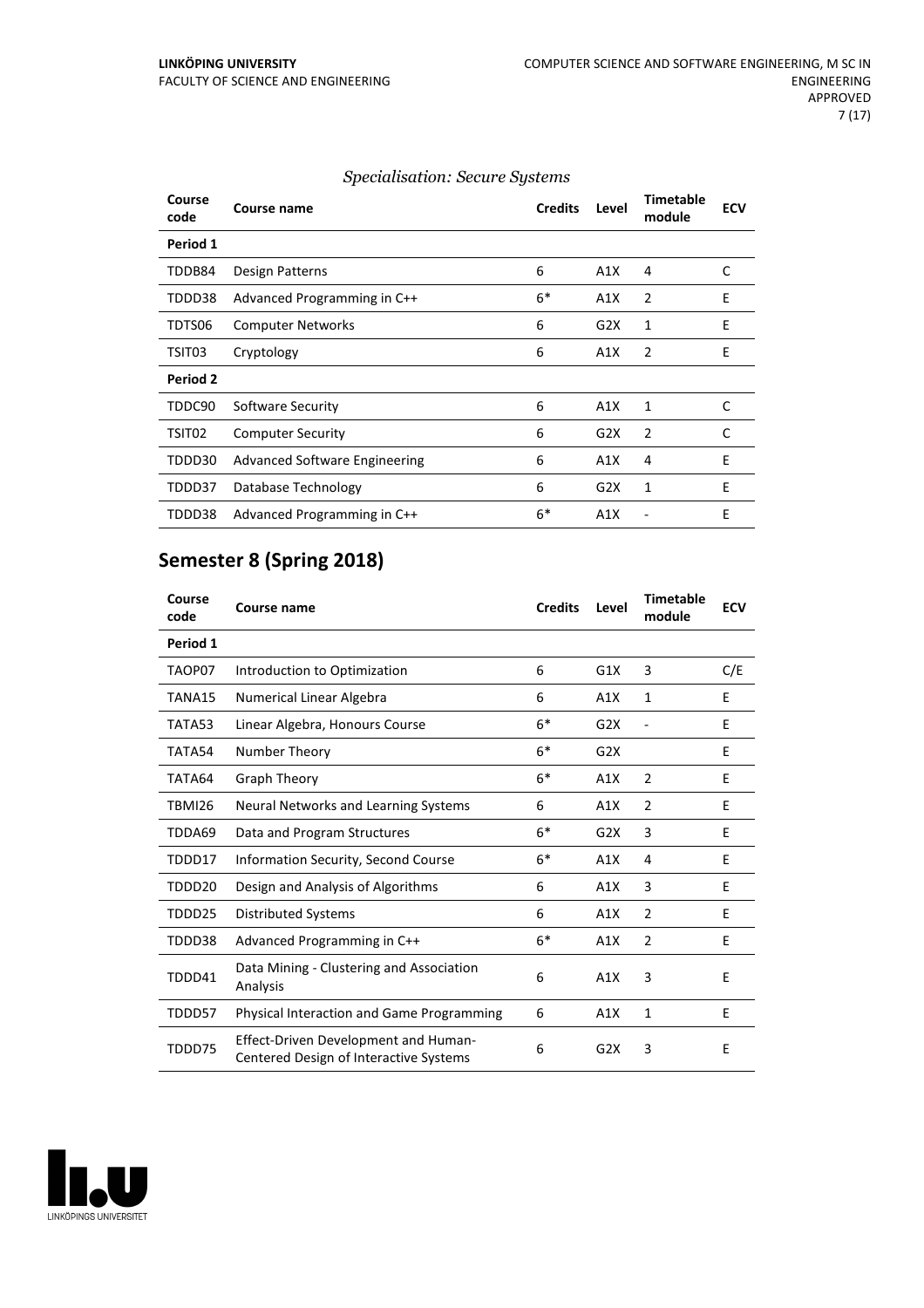| Course<br>code     | Course name                                                    | <b>Credits</b> | Level            | <b>Timetable</b><br>module | <b>ECV</b> |
|--------------------|----------------------------------------------------------------|----------------|------------------|----------------------------|------------|
| TDDD95             | Algorithmic Problem Solving                                    | $6*$           | A1X              | 1                          | E          |
| TDDD97             | Web Programming                                                | 6              | G2X              | 3                          | E          |
| TDDE05             | Al Robotics                                                    | $6*$           | A1X              | 4                          | E          |
| TDDE06             | Large-Scale Software Development - Structures<br>and Processes | $6*$           | A1X              | 4                          | E          |
| TDDE09             | <b>Natural Language Processing</b>                             | 6              | A1X              | 2                          | E          |
| TDTS07             | System Design and Methodology                                  | 6              | A1X              | 1                          | E          |
| TDTS21             | <b>Advanced Networking</b>                                     | $6*$           | A1X              | 1                          | E          |
| TEIE88             | Computer Law                                                   | 4              | G1X              | $\mathbf{1}$               | E          |
| TEIO <sub>20</sub> | <b>Entrepreneurship and New Business</b><br>Development        | $6*$           | G <sub>2</sub> X | 4                          | E          |
| TGTU01             | <b>Technology and Ethics</b>                                   | 6              | G1X              | $\mathbf{1}$               | E          |
| TKMJ15             | <b>Environmental Management Strategies</b>                     | 6              | G1X              | 3                          | E          |
| <b>TNM048</b>      | <b>Information Visualisation</b>                               | 6              | A1X              | 3                          | E          |
| TSBK07             | <b>Computer Graphics</b>                                       | $6*$           | A1X              | 4                          | E          |
| TSBK08             | Data Compression                                               | 6              | A1X              | 2                          | E          |
| TSRT07             | Industrial Control Systems                                     | 6              | A1X              | 2                          | E          |
| Period 2           |                                                                |                |                  |                            |            |
| TATA53             | Linear Algebra, Honours Course                                 | $6*$           | G <sub>2</sub> X |                            | E          |
| TATA54             | Number Theory                                                  | $6*$           | G <sub>2</sub> X |                            | E          |
| TATA64             | <b>Graph Theory</b>                                            | $6*$           | A1X              | $\overline{2}$             | E          |
| TBME08             | <b>Biomedical Modeling and Simulation</b>                      | 6              | A1X              | 3                          | Ε          |
| TDDA69             | Data and Program Structures                                    | $6*$           | G2X              | $\mathbf{1}$               | Ε          |
| TDDC78             | Programming of Parallel Computers - Methods<br>and Tools       | 6              | A1X              | 3                          | Ε          |
| TDDD05             | <b>Component Based Software</b>                                | 6              | A1X              | 1                          | Е          |
| TDDD17             | Information Security, Second Course                            | $6*$           | A1X              | 4                          | E          |
| TDDD27             | <b>Advanced Web Programming</b>                                | 6              | A1X              | 3                          | E          |
| TDDD29             | IT-Project Management                                          | 6              | A1X              | 3                          | E.         |
| TDDD38             | Advanced Programming in C++                                    | $6*$           | A1X              |                            | E          |
| TDDD48             | <b>Automated Planning</b>                                      | 6              | A1X              | $\mathbf{1}$               | E          |
| TDDD95             | Algorithmic Problem Solving                                    | $6*$           | A1X              | 4                          | E          |
| TDDE05             | Al Robotics                                                    | $6*$           | A1X              | 4                          | Ε          |

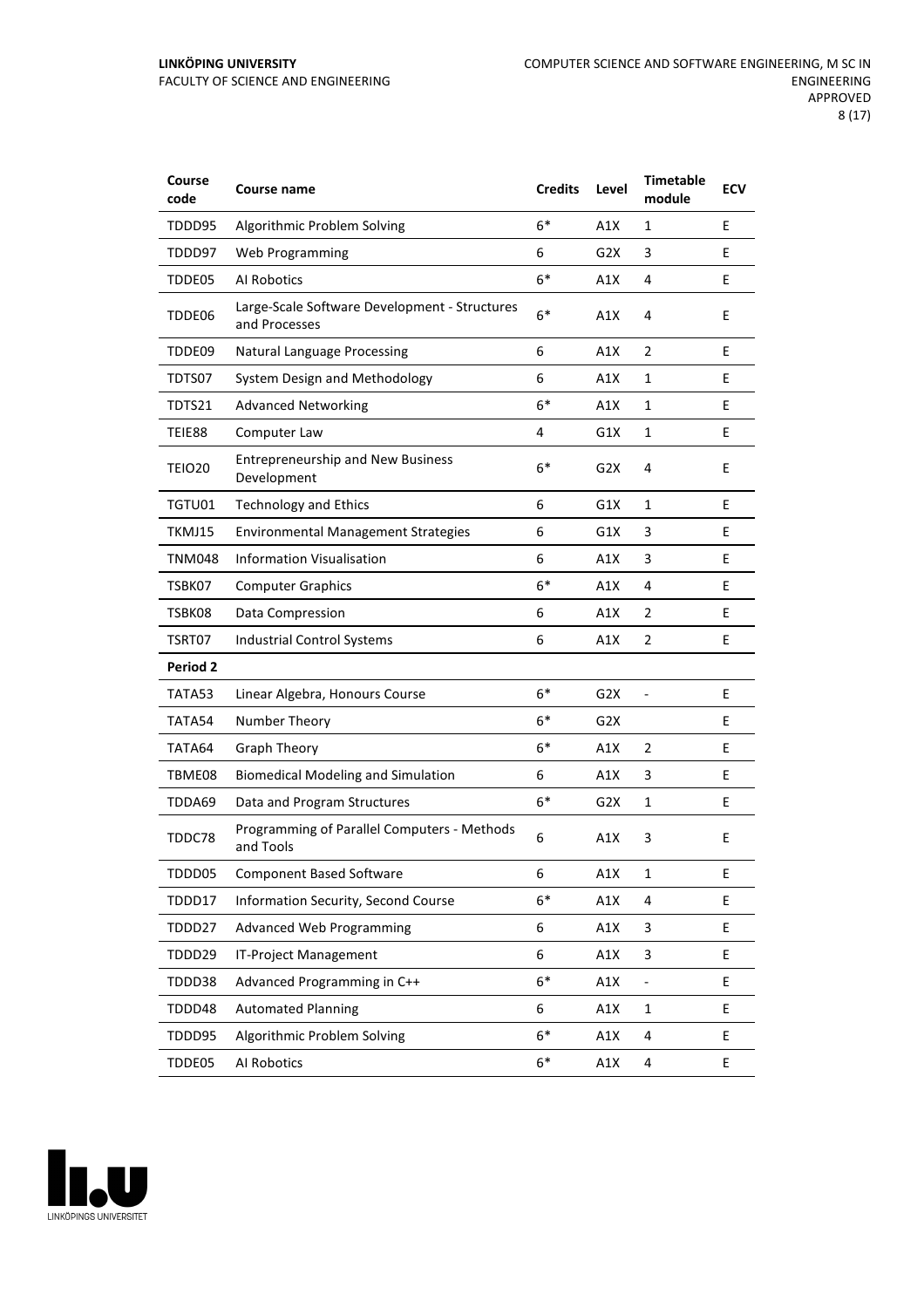| Course<br>code | Course name                                                    | <b>Credits</b> | Level | <b>Timetable</b><br>module | <b>ECV</b> |
|----------------|----------------------------------------------------------------|----------------|-------|----------------------------|------------|
| TDDE06         | Large-Scale Software Development - Structures<br>and Processes | $6*$           | A1X   | 4                          | E          |
| TDDE07         | <b>Bayesian Learning</b>                                       | 6              | A1X   | $\overline{2}$             | E          |
| TDDE31         | <b>Big Data Analytics</b>                                      | 6              | A1X   | $\mathbf{1}$               | E          |
| TDDE34         | Software Verification                                          | 6              | A1X   | 1                          | E          |
| TDTS21         | <b>Advanced Networking</b>                                     | $6*$           | A1X   | 1                          | E          |
| TEAE13         | Civil and Commercial Law                                       | 6              | G1X   | $\overline{2}$             | E          |
| TEIE44         | Intellectual Property Rights                                   | 4              | G1X   | 1                          | E          |
| <b>TEIO20</b>  | <b>Entrepreneurship and New Business</b><br>Development        | $6*$           | G2X   | 4                          | E          |
| TGTU76         | Philosophy of Science                                          | 6              | G1X   | 4                          | E          |
| <b>TNM079</b>  | <b>Modelling and Animation</b>                                 | 6              | A1X   | $\overline{2}$             | E          |
| TSBK07         | <b>Computer Graphics</b>                                       | $6*$           | A1X   | 1                          | E          |
| TSFS06         | Diagnosis and Supervision                                      | 6              | A1X   | 1                          | Е          |
| TSRT14         | Sensor Fusion                                                  | 6              | A1X   | $\overline{2}$             | E          |

*Specialisation: AI and Machine Learning*

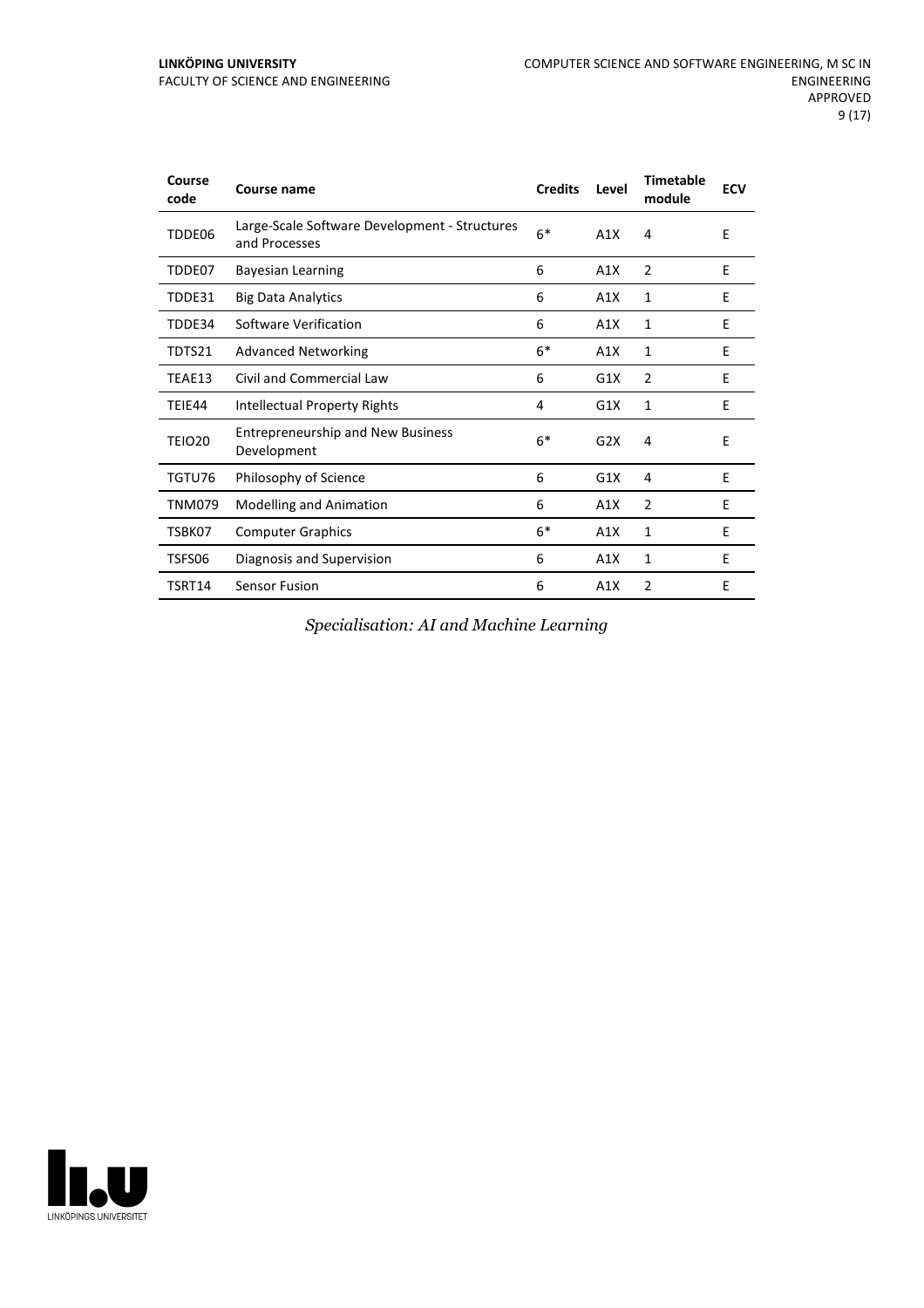| Course<br>code | Course name                                          | <b>Credits</b> | Level | <b>Timetable</b><br>module | <b>ECV</b> |
|----------------|------------------------------------------------------|----------------|-------|----------------------------|------------|
| Period 1       |                                                      |                |       |                            |            |
| <b>TBMI26</b>  | Neural Networks and Learning Systems                 | 6              | A1X   | 2                          | E          |
| TDDD20         | Design and Analysis of Algorithms                    | 6              | A1X   | 3                          | E          |
| TDDD41         | Data Mining - Clustering and Association<br>Analysis | 6              | A1X   | 3                          | E          |
| TDDD95         | Algorithmic Problem Solving                          | $6*$           | A1X   | $\mathbf{1}$               | E          |
| TDDE05         | Al Robotics                                          | $6*$           | A1X   | 4                          | E          |
| TDDE09         | <b>Natural Language Processing</b>                   | 6              | A1X   | $\overline{2}$             | E          |
| TSRT07         | <b>Industrial Control Systems</b>                    | 6              | A1X   | 2                          | E          |
| Period 2       |                                                      |                |       |                            |            |
| TDDD48         | <b>Automated Planning</b>                            | 6              | A1X   | 1                          | E          |
| TDDD95         | Algorithmic Problem Solving                          | $6*$           | A1X   | 4                          | E          |
| TDDE05         | Al Robotics                                          | $6*$           | A1X   | 4                          | E          |
| TDDE07         | <b>Bayesian Learning</b>                             | 6              | A1X   | $\overline{2}$             | E          |
| TDDE31         | <b>Big Data Analytics</b>                            | 6              | A1X   | 1                          | E          |
| TSFS06         | Diagnosis and Supervision                            | 6              | A1X   | 1                          | E          |
| TSRT14         | <b>Sensor Fusion</b>                                 | 6              | A1X   | $\overline{2}$             | Е          |

#### *Specialisation: Computer Games Programming*

| Course<br>code | Course name                                      | <b>Credits</b> | Level | Timetable<br>module | <b>ECV</b> |
|----------------|--------------------------------------------------|----------------|-------|---------------------|------------|
| Period 1       |                                                  |                |       |                     |            |
| TDDD57         | <b>Physical Interaction and Game Programming</b> | 6              | A1X   | $\mathbf{1}$        |            |
| TSBK07         | <b>Computer Graphics</b>                         | $6*$           | A1X   | 4                   |            |
| <b>TBMI26</b>  | Neural Networks and Learning Systems             | 6              | A1X   | 2                   | E          |
| Period 2       |                                                  |                |       |                     |            |
| TSBK07         | <b>Computer Graphics</b>                         | $6*$           | A1X   | 1                   |            |
| <b>TNM079</b>  | <b>Modelling and Animation</b>                   | 6              | A1X   | $\mathcal{P}$       | Е          |

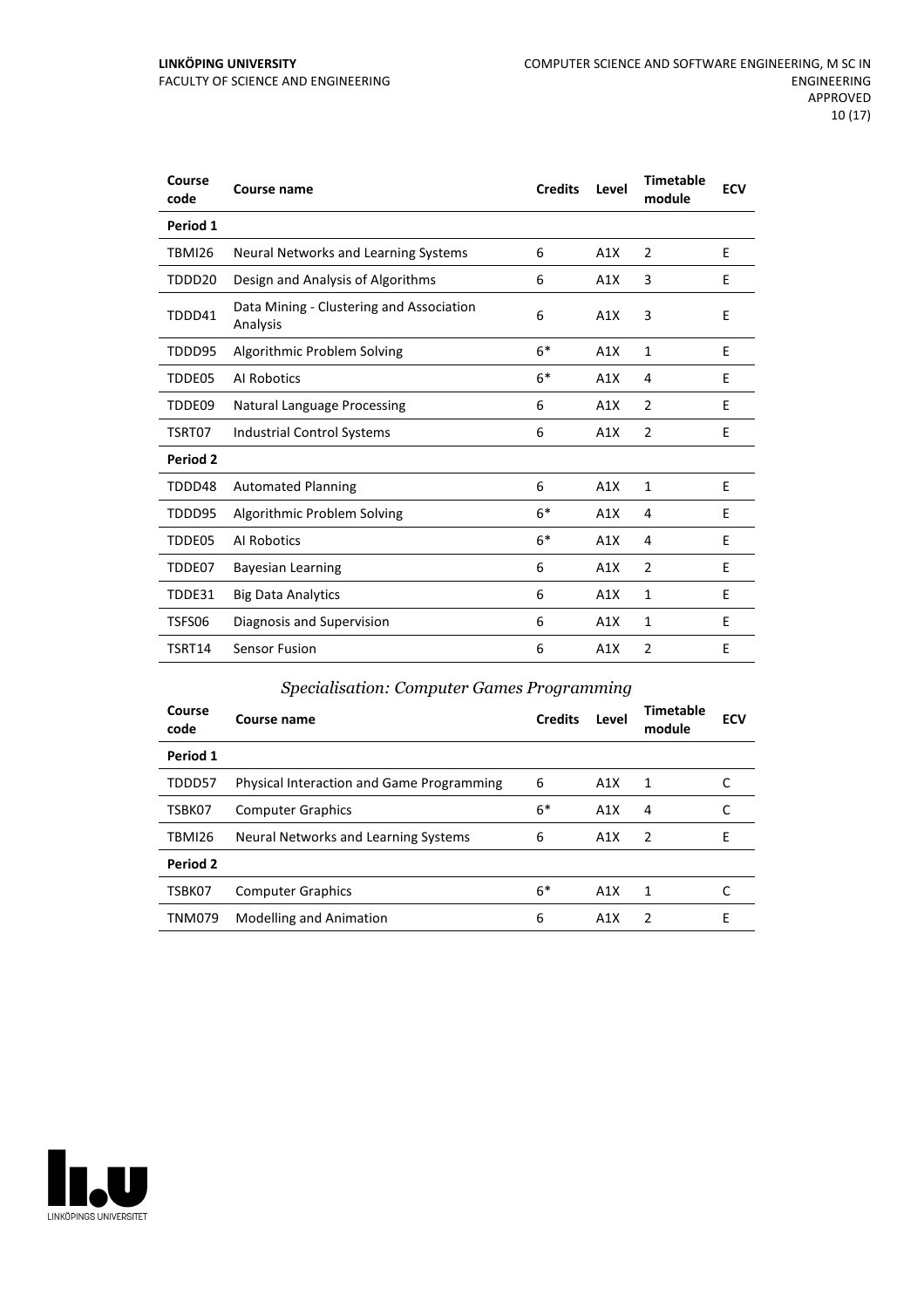| Course<br>code | Course name                                                    | <b>Credits</b> | Level | Timetable<br>module | <b>ECV</b> |
|----------------|----------------------------------------------------------------|----------------|-------|---------------------|------------|
| Period 1       |                                                                |                |       |                     |            |
| TDDE06         | Large-Scale Software Development - Structures<br>and Processes | $6*$           | A1X   | 4                   | E          |
| Period 2       |                                                                |                |       |                     |            |
| TDDD05         | <b>Component Based Software</b>                                | 6              | A1X   | 1                   | F          |
| TDDE06         | Large-Scale Software Development - Structures<br>and Processes | $6*$           | A1X   | 4                   | E          |
| TDDE34         | Software Verification                                          | 6              | A1X   | 1                   | E          |

#### *Specialisation: Large Scale Software Engineering*

*Specialisation: Programming and Algorithms Specialization*

| Course<br>code | <b>Course name</b>                                       | <b>Credits</b> | Level | <b>Timetable</b><br>module | <b>ECV</b> |
|----------------|----------------------------------------------------------|----------------|-------|----------------------------|------------|
| Period 1       |                                                          |                |       |                            |            |
| TDDA69         | Data and Program Structures                              | $6*$           | G2X   | 3                          | E          |
| TDDD20         | Design and Analysis of Algorithms                        | 6              | A1X   | 3                          | E          |
| TDDD38         | Advanced Programming in C++                              | $6*$           | A1X   | $\overline{2}$             | E          |
| TDDD41         | Data Mining - Clustering and Association<br>Analysis     | 6              | A1X   | 3                          | E          |
| TDDD95         | Algorithmic Problem Solving                              | $6*$           | A1X   | 1                          | E          |
| TDDE09         | <b>Natural Language Processing</b>                       | 6              | A1X   | $\overline{2}$             | E          |
| Period 2       |                                                          |                |       |                            |            |
| TDDA69         | Data and Program Structures                              | $6*$           | G2X   | 1                          | E          |
| TDDC78         | Programming of Parallel Computers - Methods<br>and Tools | 6              | A1X   | 3                          | E          |
| TDDD05         | <b>Component Based Software</b>                          | 6              | A1X   | $\mathbf{1}$               | E          |
| TDDD14         | Formal Languages and Automata Theory                     | 6              | G2X   | 2                          | E          |
| TDDD38         | Advanced Programming in C++                              | $6*$           | A1X   | $\overline{\phantom{a}}$   | E          |
| TDDD95         | Algorithmic Problem Solving                              | $6*$           | A1X   | 4                          | E          |
| TDDE34         | Software Verification                                    | 6              | A1X   | $\mathbf{1}$               | F          |

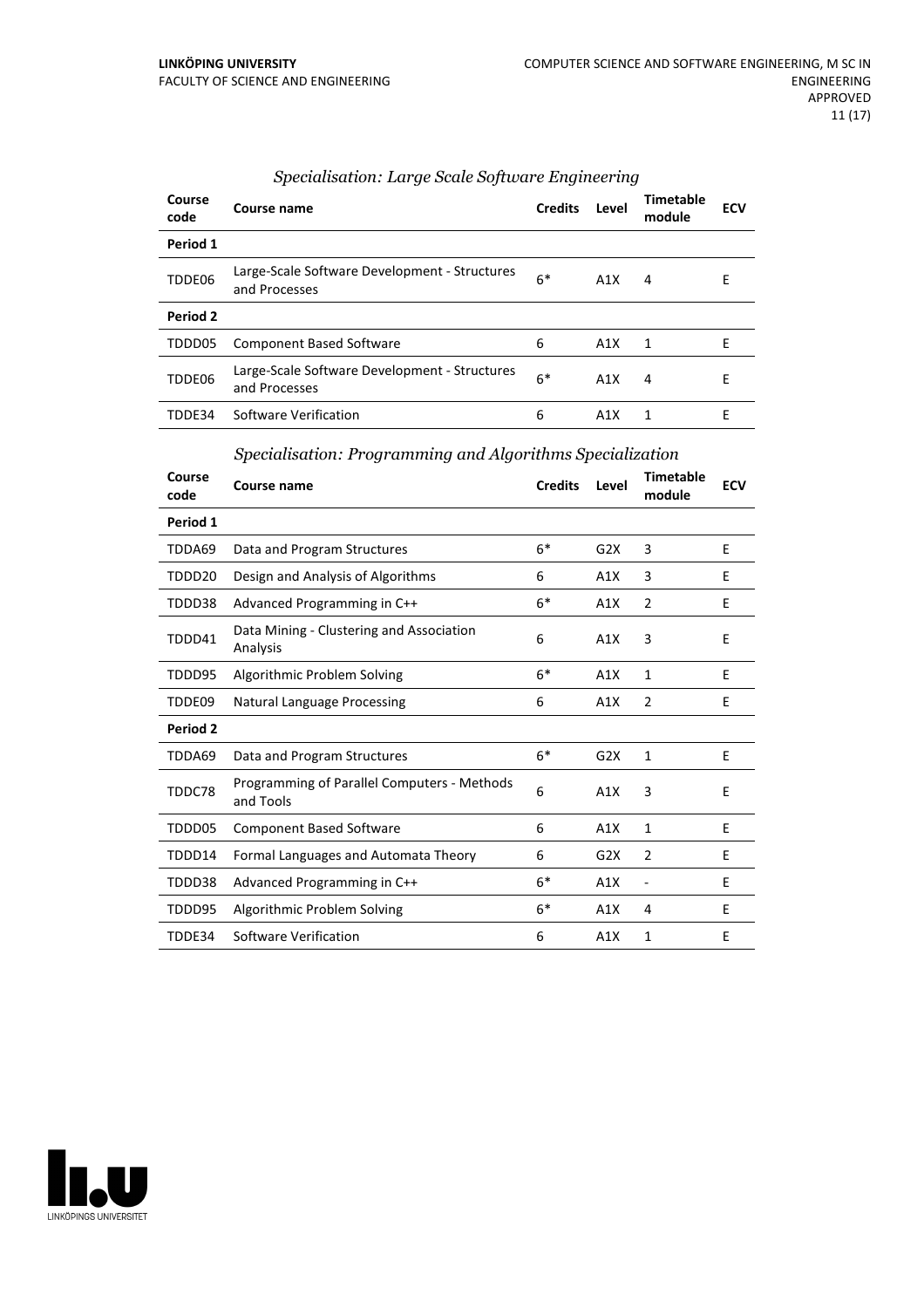#### *Specialisation: Secure Systems*

| Course<br>code | Course name                         | <b>Credits</b> | Level | <b>Timetable</b><br>module | <b>ECV</b> |
|----------------|-------------------------------------|----------------|-------|----------------------------|------------|
| Period 1       |                                     |                |       |                            |            |
| TDDD17         | Information Security, Second Course | $6*$           | A1X   | 4                          | C          |
| TDDD38         | Advanced Programming in C++         | $6*$           | A1X   | 2                          | E          |
| TDDD97         | Web Programming                     | 6              | G2X   | 3                          | E          |
| TDTS21         | <b>Advanced Networking</b>          | $6*$           | A1X   | 1                          | E          |
| Period 2       |                                     |                |       |                            |            |
| TDDD17         | Information Security, Second Course | $6*$           | A1X   | 4                          | C          |
| TDDD27         | Advanced Web Programming            | 6              | A1X   | 3                          | E          |
| TDDD38         | Advanced Programming in C++         | $6*$           | A1X   |                            | E          |
| TDTS21         | <b>Advanced Networking</b>          | $6*$           | A1X   | 1                          | Е          |

### **Semester 9 (Autumn 2018)**

| Course<br>code | Course name                                                                | <b>Credits</b> | Level | <b>Timetable</b><br>module | <b>ECV</b> |
|----------------|----------------------------------------------------------------------------|----------------|-------|----------------------------|------------|
| Period 1       |                                                                            |                |       |                            |            |
| TDDE14         | Large-Scale Software Development:<br><b>Contributions and Evolution</b>    | $6*$           | A1X   | 4                          | E          |
| TDDE15         | <b>Advanced Machine Learning</b>                                           | 6              | A1X   | 1                          | E          |
| TDDE19         | Advanced Project Course - AI and Machine<br>Learning                       | $6*$           | A1X   | 4                          | E          |
| TDDE20         | Advanced Project Course - Game, App and<br>Web Development                 | $6*$           | A1X   | 4                          | E          |
| TDDE21         | Advanced Project Course: Secure Distributed<br>and Embedded Systems        | $6*$           | A1X   | 4                          | E          |
| <b>TDEI13</b>  | <b>Enterprise Resource Planning Systems: Process</b><br>and Implementation | 6              | A1X   | $\overline{2}$             | E          |
| TNCG15         | Advanced Global Illumination and Rendering                                 | 6              | A1X   | 4                          | E          |
| <b>TNM067</b>  | Scientific Visualization                                                   | 6              | A1X   | 3                          | E          |
| <b>TNM095</b>  | Artificial Intelligence for Interactive Media                              | 6              | A1X   | 2                          | E          |
| TSBB17         | Visual Object Recognition and Detection                                    | 6              | A1X   | 2                          | E          |
| TSBK03         | <b>Advanced Game Programming</b>                                           | $6*$           | A1X   | 1                          | E          |
| TSIN01         | <b>Information Networks</b>                                                | 6              | A1X   | 3                          | E          |

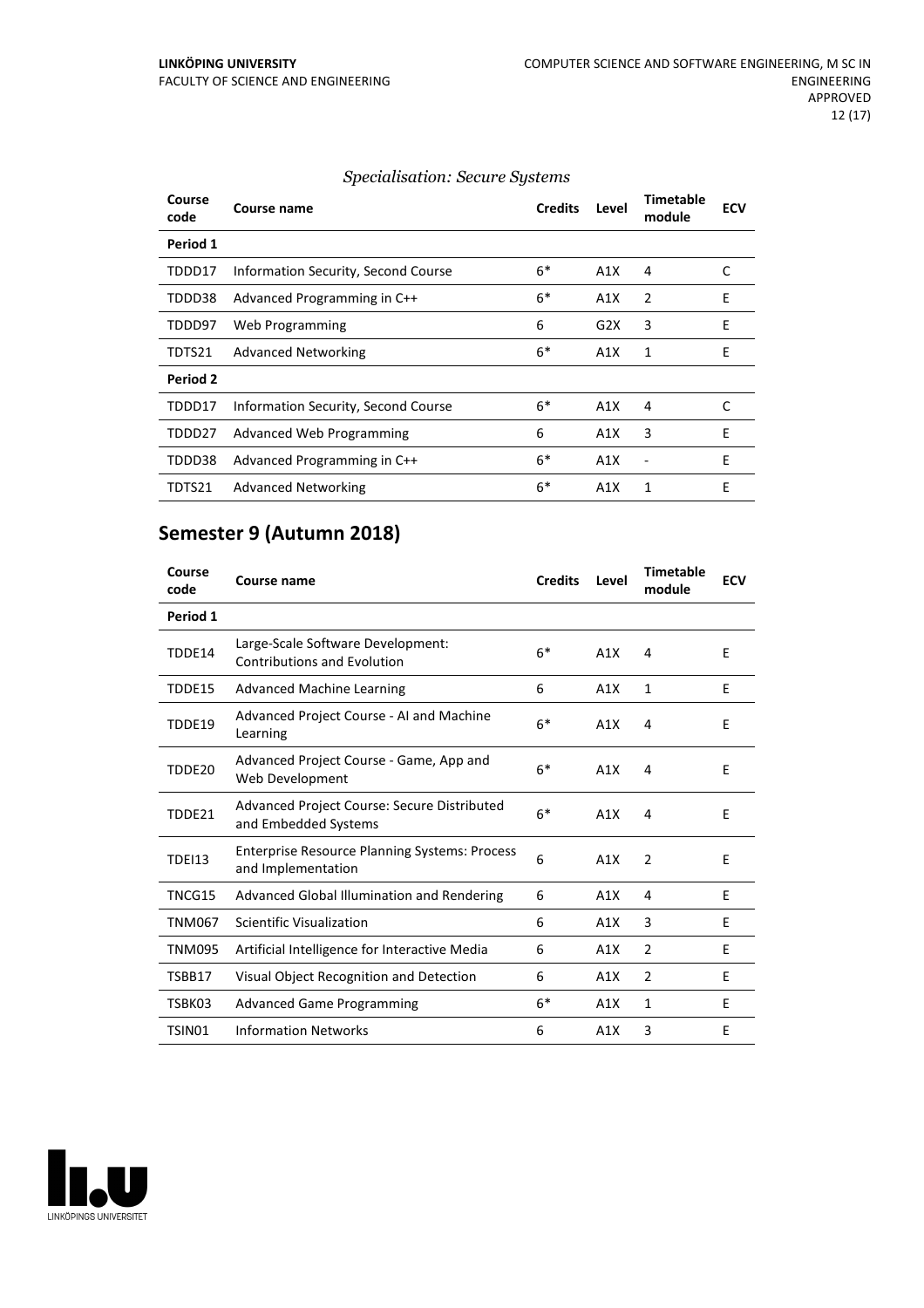| Course<br>code     | <b>Course name</b>                                                      | <b>Credits</b> | Level | <b>Timetable</b><br>module | <b>ECV</b> |
|--------------------|-------------------------------------------------------------------------|----------------|-------|----------------------------|------------|
| TSKS12             | Modern Channel Coding, Inference and<br>Learning                        | 6              | A1X   | $\mathbf{1}$               | E          |
| Period 2           |                                                                         |                |       |                            |            |
| TDDD89             | <b>Scientific Method</b>                                                | 6              | A1X   | 3                          | C          |
| TAOP61             | <b>Optimization of Realistic Complex Systems</b>                        | 6              | A1X   | 3                          | E          |
| TBMI02             | <b>Medical Image Analysis</b>                                           | 6              | A1X   | 1                          | E          |
| TDDB44             | <b>Compiler Construction</b>                                            | 6              | A1X   | $\mathbf{1}$               | E          |
| TDDC90             | Software Security                                                       | 6              | A1X   | $\mathbf{1}$               | E          |
| TDDD30             | <b>Advanced Software Engineering</b>                                    | 6              | A1X   | 4                          | E          |
| TDDD56             | Multicore and GPU Programming                                           | 6              | A1X   | $\overline{2}$             | E          |
| TDDE13             | Multi Agent Systems                                                     | 6              | A1X   | $\mathbf{1}$               | E          |
| TDDE14             | Large-Scale Software Development:<br><b>Contributions and Evolution</b> | $6*$           | A1X   | 4                          | E          |
| TDDE16             | <b>Text Mining</b>                                                      | 6              | A1X   | $\overline{2}$             | E          |
| TDDE19             | Advanced Project Course - AI and Machine<br>Learning                    | $6*$           | A1X   | 4                          | E          |
| TDDE20             | Advanced Project Course - Game, App and<br>Web Development              | $6*$           | A1X   | 4                          | E          |
| TDDE21             | Advanced Project Course: Secure Distributed<br>and Embedded Systems     | $6*$           | A1X   | 4                          | E          |
| <b>TNM086</b>      | <b>Virtual Reality Techniques</b>                                       | 6              | A1X   | $\overline{2}$             | E          |
| TSBK03             | <b>Advanced Game Programming</b>                                        | $6*$           | A1X   | $\frac{1}{2}$              | Е          |
| TSIN <sub>02</sub> | Internetworking                                                         | 6              | A1X   | $\mathbf{1}$               | E          |

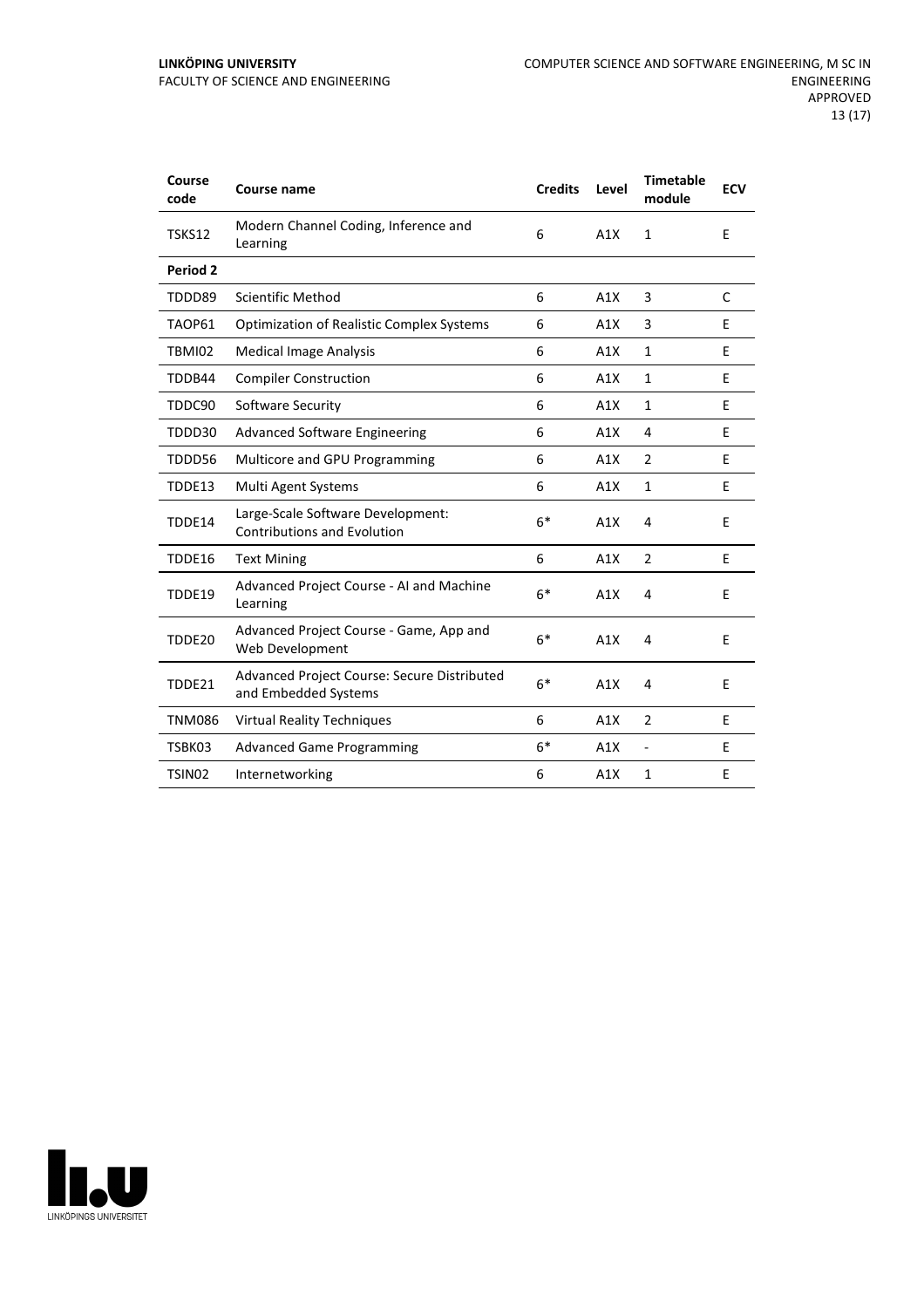| Course<br>code  | Course name                                          | <b>Credits</b> | Level | Timetable<br>module | <b>ECV</b> |
|-----------------|------------------------------------------------------|----------------|-------|---------------------|------------|
| Period 1        |                                                      |                |       |                     |            |
| TDDE19          | Advanced Project Course - AI and Machine<br>Learning | $6*$           | A1X   | 4                   | C          |
| TDDE15          | Advanced Machine Learning                            | 6              | A1X   | 1                   | E          |
| TSBB17          | Visual Object Recognition and Detection              | 6              | A1X   | 2                   | E          |
| TSRT62          | Modelling and Simulation                             | 6              | A1X   | 3                   | E          |
| <b>Period 2</b> |                                                      |                |       |                     |            |
| TDDE19          | Advanced Project Course - AI and Machine<br>Learning | $6*$           | A1X   | 4                   |            |
| TDDE13          | Multi Agent Systems                                  | 6              | A1X   | 1                   | E          |
| TDDE16          | <b>Text Mining</b>                                   | 6              | A1X   | 2                   | E          |

#### *Specialisation: AI and Machine Learning*

| <i>Specialisation: Computer Games Programming</i> |                                                            |                |       |                            |            |  |
|---------------------------------------------------|------------------------------------------------------------|----------------|-------|----------------------------|------------|--|
| Course<br>code                                    | Course name                                                | <b>Credits</b> | Level | <b>Timetable</b><br>module | <b>ECV</b> |  |
| Period 1                                          |                                                            |                |       |                            |            |  |
| TSBK03                                            | <b>Advanced Game Programming</b>                           | $6*$           | A1X   | 1                          | C          |  |
| TDDE20                                            | Advanced Project Course - Game, App and Web<br>Development | $6*$           | A1X   | 4                          | E          |  |
| TNCG15                                            | Advanced Global Illumination and Rendering                 | 6              | A1X   | 4                          | E          |  |
| TSBB11                                            | Images and Graphics, Project Course CDIO                   | $12*$          | A1X   | 4                          | E          |  |
| Period 2                                          |                                                            |                |       |                            |            |  |
| TSBK03                                            | <b>Advanced Game Programming</b>                           | $6*$           | A1X   |                            | C          |  |
| TDDE20                                            | Advanced Project Course - Game, App and Web<br>Development | $6*$           | A1X   | 4                          | E          |  |
| TSBB11                                            | Images and Graphics, Project Course CDIO                   | $12*$          | A1X   | 4                          | E          |  |
| TSIN02                                            | Internetworking                                            | 6              | A1X   | 1                          | E          |  |



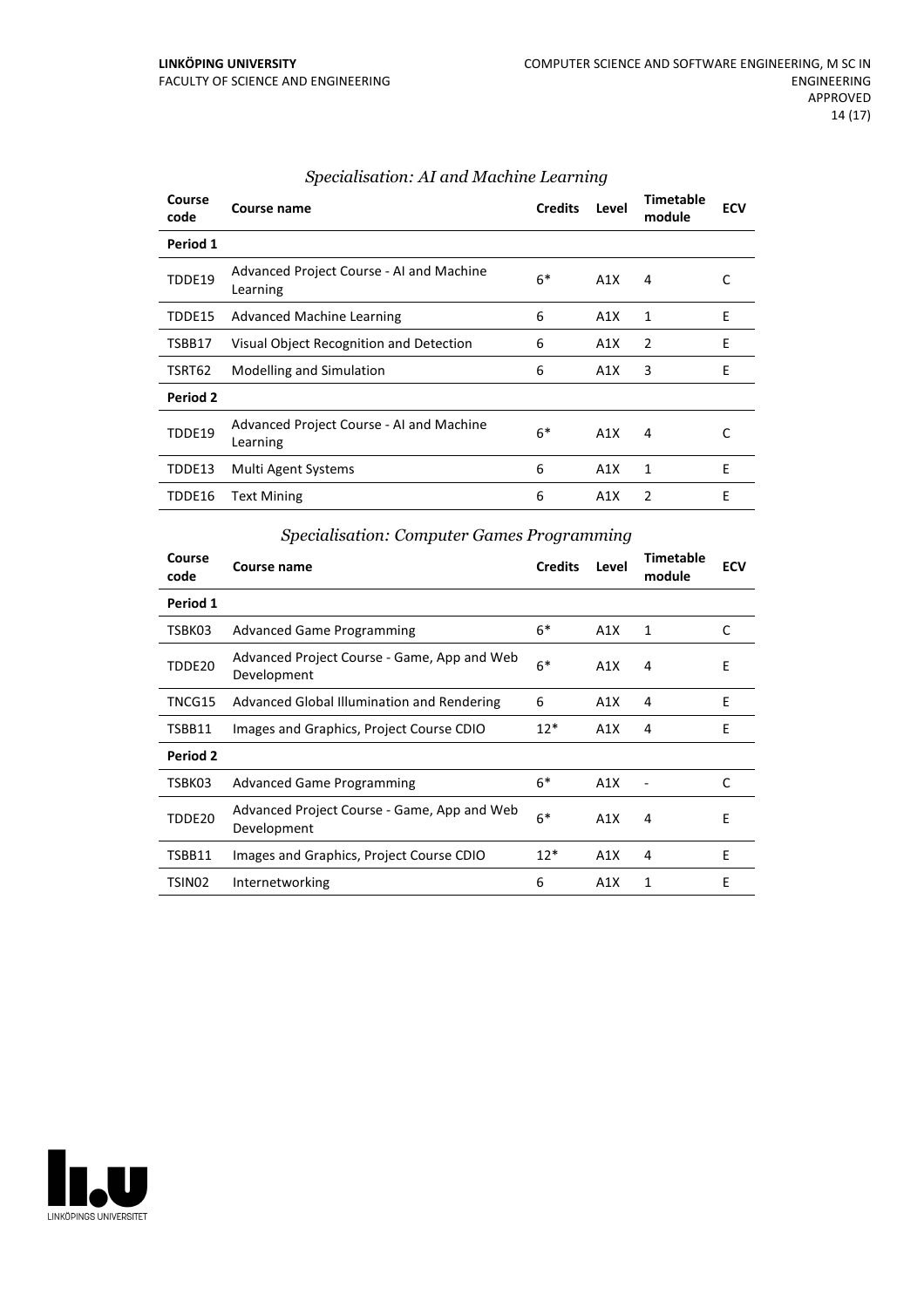| Course<br>code | Course name                                                                | <b>Credits</b> | Level | <b>Timetable</b><br>module | <b>ECV</b> |
|----------------|----------------------------------------------------------------------------|----------------|-------|----------------------------|------------|
| Period 1       |                                                                            |                |       |                            |            |
| TDDC34         | Technical, Economic and Societal Evaluation of<br>IT-products              | 6              | A1X   | 3                          | C          |
| TDDD69         | Software Engineering - Company Project                                     | $6*$           | A1X   | 1                          | C          |
| TDDB84         | Design Patterns                                                            | 6              | A1X   | 4                          | E          |
| TDDD04         | <b>Software Testing</b>                                                    | 6              | A1X   | $\overline{2}$             | E          |
| TDDD38         | Advanced Programming in C++                                                | $6*$           | A1X   | $\overline{2}$             | E          |
| TDDD43         | Advanced Data Models and Databases                                         | $6*$           | A1X   | $\overline{2}$             | E          |
| <b>TDEI13</b>  | <b>Enterprise Resource Planning Systems: Process</b><br>and Implementation | 6              | A1X   | $\overline{2}$             | E          |
| Period 2       |                                                                            |                |       |                            |            |
| TDDD69         | Software Engineering - Company Project                                     | $6*$           | A1X   | $\mathbf{1}$               | C          |
| TDDC90         | Software Security                                                          | 6              | A1X   | $\mathbf{1}$               | E          |
| TDDD07         | <b>Real Time Systems</b>                                                   | 6              | A1X   | 4                          | E          |
| TDDD30         | <b>Advanced Software Engineering</b>                                       | 6              | A1X   | 4                          | F          |
| TDDD38         | Advanced Programming in C++                                                | $6*$           | A1X   | $\overline{a}$             | E          |
| TDDD43         | Advanced Data Models and Databases                                         | $6*$           | A1X   | $\overline{2}$             | E          |
| <b>TDEI19</b>  | Management Control                                                         | 6              | A1X   | $\overline{2}$             | E          |
| TEIM03         | Intercultural Communication                                                | 4              | G1X   | 4                          | E          |
|                |                                                                            |                |       |                            |            |

#### *Specialisation: International Software Engineering*

| Specialisation: Large Scale Software Engineering |  |
|--------------------------------------------------|--|
|                                                  |  |

| Course<br>code | Course name                                                             | <b>Credits</b> | Level | <b>Timetable</b><br>module | <b>ECV</b> |
|----------------|-------------------------------------------------------------------------|----------------|-------|----------------------------|------------|
| Period 1       |                                                                         |                |       |                            |            |
| TDDE14         | Large-Scale Software Development:<br><b>Contributions and Evolution</b> | $6*$           | A1X   | 4                          | E          |
| Period 2       |                                                                         |                |       |                            |            |
| TDDD30         | Advanced Software Engineering                                           | 6              | A1X   | 4                          | F          |
| TDDE14         | Large-Scale Software Development:<br><b>Contributions and Evolution</b> | 6*             | A1X   | 4                          | Е          |

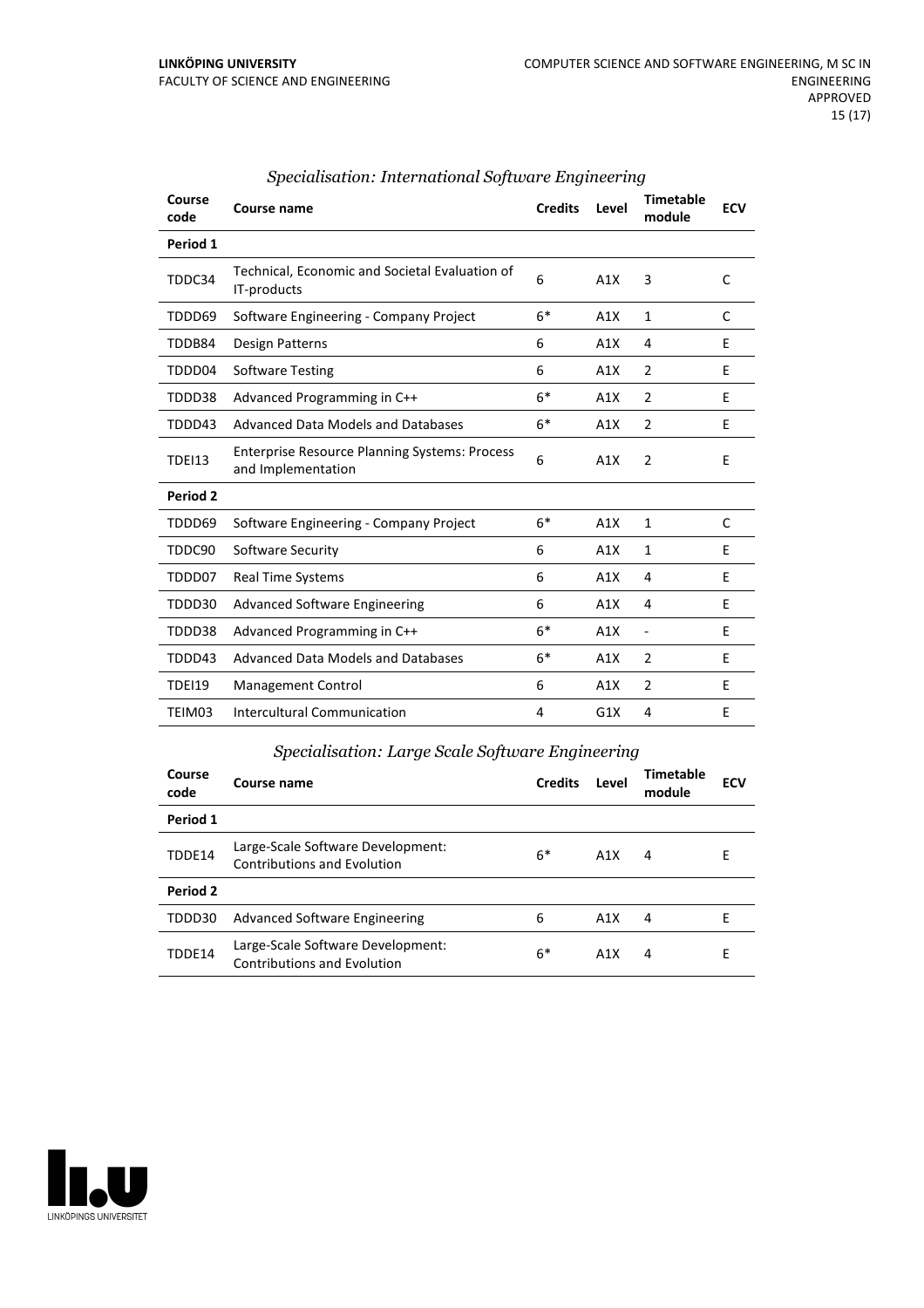| Course<br>code | Course name                   | <b>Credits</b> | Level | <b>Timetable</b><br>module | <b>ECV</b> |
|----------------|-------------------------------|----------------|-------|----------------------------|------------|
| Period 1       |                               |                |       |                            |            |
| TDDB84         | Design Patterns               | 6              | A1X   | 4                          | Е          |
| TDDD08         | Logic Programming             | 6              | A1X   | 4                          | E          |
| TSIT03         | Cryptology                    | 6              | A1X   | -2                         | F          |
| Period 2       |                               |                |       |                            |            |
| TDDB44         | <b>Compiler Construction</b>  | 6              | A1X   | 1                          | F          |
| TDDD56         | Multicore and GPU Programming | 6              | A1X   | 2                          | E          |

#### *Specialisation: Programming and Algorithms Specialization*

#### *Specialisation: Secure Systems*

| Course<br>code | Course name                                                         | <b>Credits</b> | Level | <b>Timetable</b><br>module | <b>ECV</b> |
|----------------|---------------------------------------------------------------------|----------------|-------|----------------------------|------------|
| Period 1       |                                                                     |                |       |                            |            |
| TDDD04         | Software Testing                                                    | 6              | A1X   | $\overline{2}$             | C          |
| TDDD38         | Advanced Programming in C++                                         | $6*$           | A1X   | $\overline{2}$             | E          |
| TDDE21         | Advanced Project Course: Secure Distributed<br>and Embedded Systems | $6*$           | A1X   | 4                          | Е          |
| TDTS06         | <b>Computer Networks</b>                                            | 6              | G2X   | $\mathbf{1}$               | E          |
| TSIT03         | Cryptology                                                          | 6              | A1X   | $\overline{2}$             | F          |
| Period 2       |                                                                     |                |       |                            |            |
| TDDC90         | Software Security                                                   | 6              | A1X   | $\mathbf{1}$               | C          |
| TDDD30         | <b>Advanced Software Engineering</b>                                | 6              | A1X   | 4                          | E          |
| TDDD37         | Database Technology                                                 | 6              | G2X   | 1                          | E          |
| TDDD38         | Advanced Programming in C++                                         | $6*$           | A1X   |                            | E          |
| TDDE21         | Advanced Project Course: Secure Distributed<br>and Embedded Systems | $6*$           | A1X   | 4                          | E          |

### **Semester 10 (Spring 2019)**

| Course<br>code | Course name                      | <b>Credits</b> | Level | Timetable<br>module      | <b>ECV</b> |
|----------------|----------------------------------|----------------|-------|--------------------------|------------|
| Period 1       |                                  |                |       |                          |            |
| TQXX33         | Degree project - Master's Thesis | $30*$          | A1X   | $\overline{\phantom{a}}$ |            |
| Period 2       |                                  |                |       |                          |            |
| TQXX33         | Degree project - Master's Thesis | $30*$          | A1X   | $\overline{\phantom{0}}$ |            |